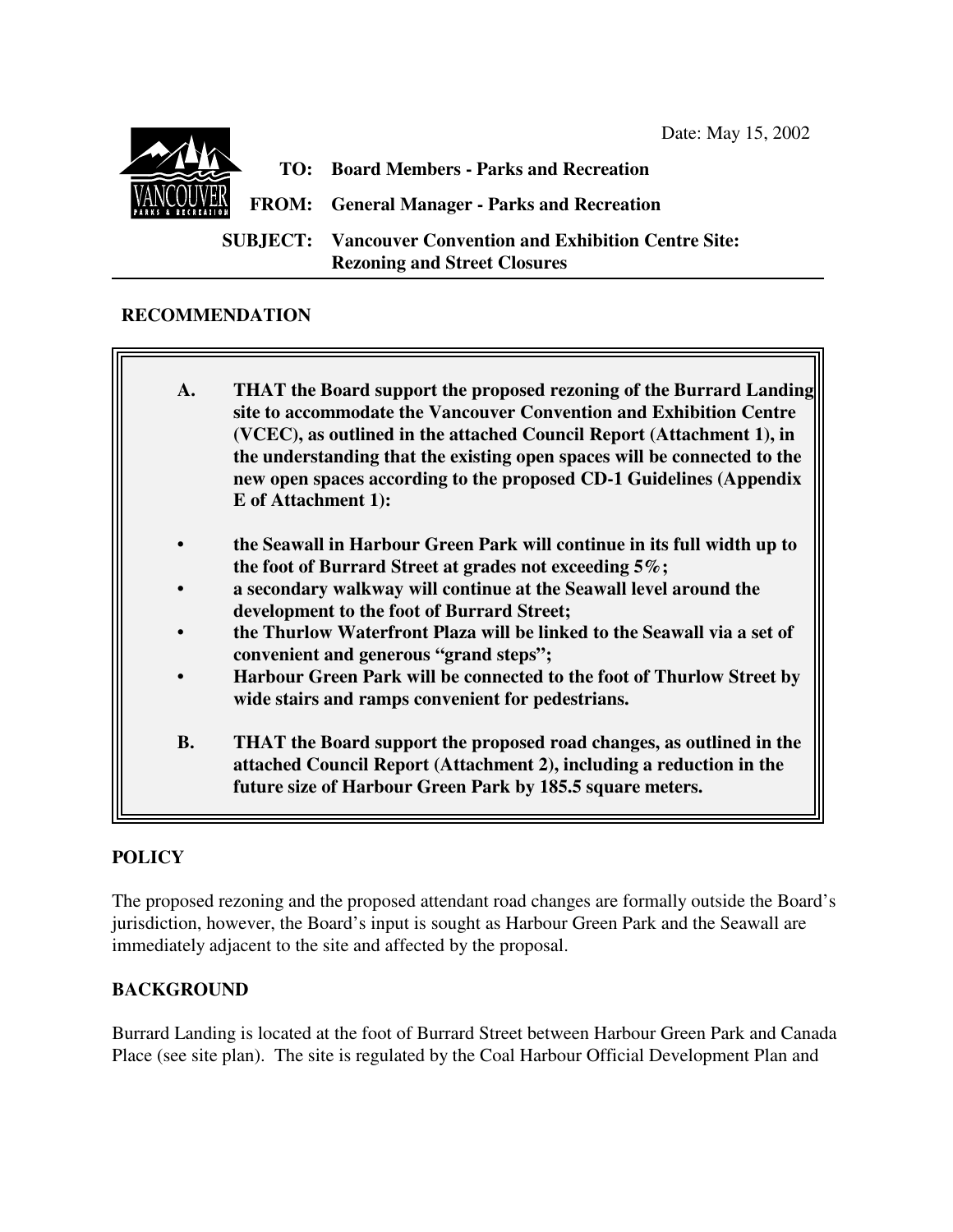the Burrard Landing CD-1 By-Law. It is now proposed to amend these policies to allow for the expansion of the VCEC onto this site, including new CD-1 Guidelines which establish the performance targets for any development application to be submitted under the revised policies.

## **DISCUSSION**

The Burrard Landing site is the place where the Seawall comes to town, connecting the offices of the Central Business district, the residences of the downtown neighbourhoods, the hotels and tourist attractions to Stanley Park and parts beyond. It is a challenging connection to make because of the elevation difference between the Seawall at +3.5 meters and the downtown streets higher up on the embankment: the north end of Burrard Street is projected at  $+13.4$  meters, the north end of Thurlow Street at +14.8 meters.



Burrard Landing is also the site for the long-proposed Arts Complex (AC) whose relationship with the adjacent Harbour Green Park - as expressed in the current ODP and guidelines policy is problematic due to underground and aboveground easements that basically allow the Arts Complex to extend into the park, and due to the previous design concepts which put the tall fly tower onto the park edge.

The proposed guidelines provide for connections between the existing open spaces - Seawall, Harbour Green Park, downtown streets - and the proposed new open spaces - Civic Plaza,